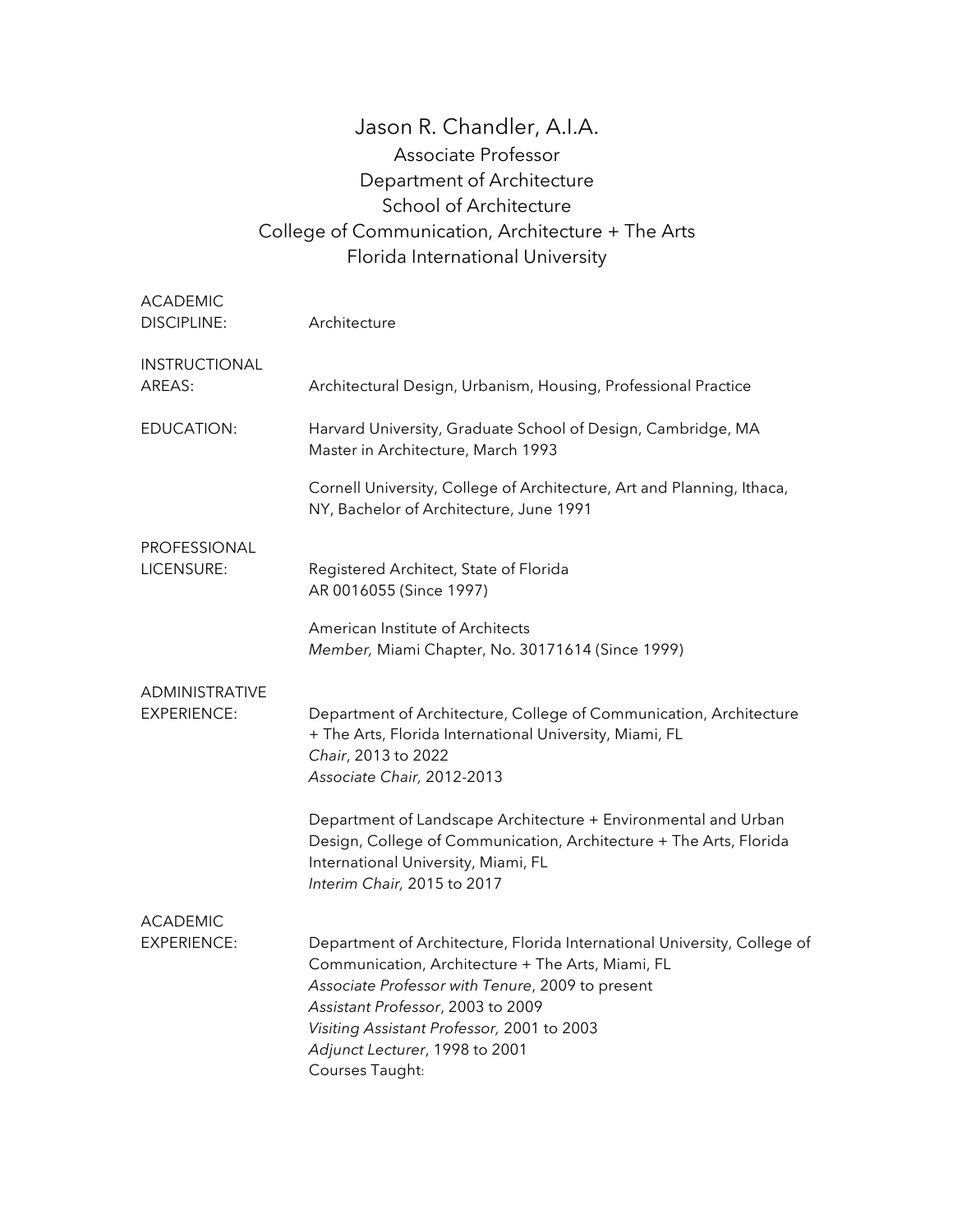| Graphics:                                                     |                 |
|---------------------------------------------------------------|-----------------|
| ARC 1131, Graphic Communication 1                             | S 1998          |
| Design:                                                       |                 |
| ARC 1301, Design 1                                            | S 1998          |
| ARC 2304 Design 4, Instructor and Coordinator                 | S 2004          |
| ARC 4324 Design 5, (Coordinator, 2004-5, 2009-20)             | F 1998, F 1999, |
|                                                               | Su 2001, F      |
|                                                               | 2001, F 2004,   |
|                                                               | F 2005, F 2009- |
|                                                               |                 |
|                                                               | F2016           |
| ARC 4335 Design 6, (Coordinator, Spring 2005 -21)             | S 1999, S 2000, |
|                                                               | S 2002, S 2003, |
|                                                               | S 2005-S 2015   |
| ARC 4342, Design 7                                            | F 2000          |
| ARC 4343, Design 8                                            | S 2001          |
| ARC 5340/5343, Graduate Design 7 & 8                          | Su 2010         |
| ARC 5076 Graduate Formative Studio 2                          | S 2007-11       |
|                                                               | S2009-S2012     |
| ARC 5361Graduate Design One                                   | F 2002, F 2003, |
|                                                               | F 2006, F 2007, |
|                                                               | F 2008          |
|                                                               |                 |
| ARC 5361Integrated Comprehensive Design                       | Su 2011, 2012   |
| <b>Building Technology:</b>                                   |                 |
| ARC 2580 Structures and Systems                               | S 2004          |
| ARC 3463 & 5467 Methods and Materials II                      | S 2000-2012     |
| ARC 3905 & 5905 Solar Decathlon                               | F 2004, S 2005, |
|                                                               | Su 2005, F2005  |
| ARC 5483 Integrated Building Systems                          | F 2009-10       |
| ARC 5483 Innovations in Building Technology                   | F 2002, F 2003, |
|                                                               | F 2006, F 2007, |
|                                                               | F 2008,         |
| ARC 5483L Innovations in Building Technology Lab              | F 2002, F 2003  |
| IND 2430, Lighting                                            | Su 2000         |
|                                                               |                 |
| ARC 6280 Professional Office Practice                         | S 2018, S 2019, |
|                                                               | S 2020, S 2021, |
|                                                               | F2022           |
| Seminars:                                                     |                 |
|                                                               |                 |
| ARC 6970 Masters Project (Faculty Committee member) 2006-2012 |                 |
| ARC 6971 Thesis                                               | Su 2003,F       |
|                                                               | 2003, S 2004,   |
|                                                               | Su 2004, F      |
|                                                               | 2004, F 2005,   |
|                                                               | S 2006          |
| ARC 3990 & 5990 Venetian Facades                              | F 2005          |
| ARC 3905 & 5990 Investigations of Vertical Surface            | F 2004          |
| ARC 5933 Diagramming Architectural Writing                    | F 2011          |
|                                                               |                 |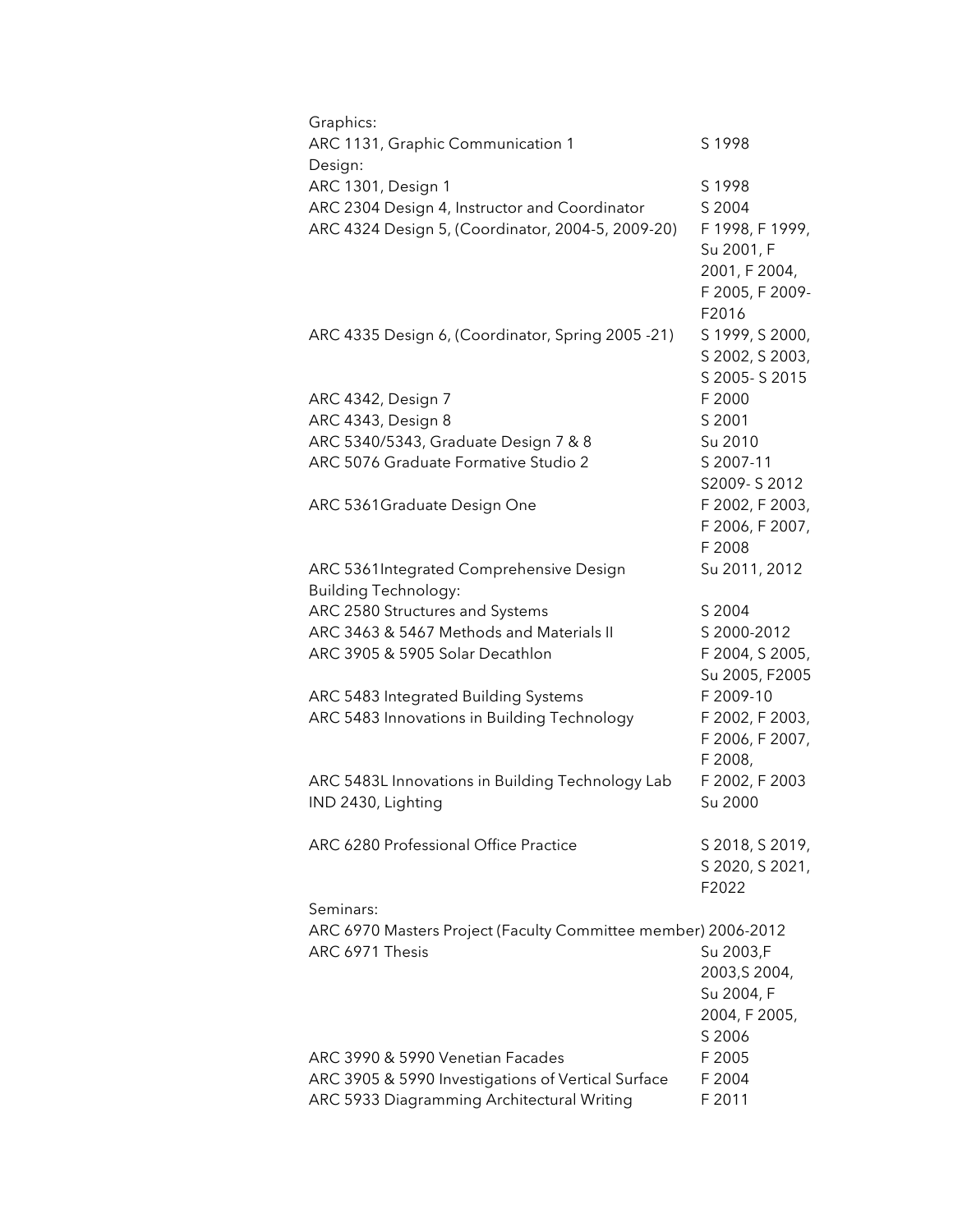|                                    | ARC 5933 Practical Idealism                                                                                                                                                                                                                                                                                                                                                                                                                                                                                                                                                                                                                                                                                                                                                                                                                                                                                                                                                                                                                                                                                                                                                                                                                                                                                                                                                                                                                                                                                                                           | F 2012                             |
|------------------------------------|-------------------------------------------------------------------------------------------------------------------------------------------------------------------------------------------------------------------------------------------------------------------------------------------------------------------------------------------------------------------------------------------------------------------------------------------------------------------------------------------------------------------------------------------------------------------------------------------------------------------------------------------------------------------------------------------------------------------------------------------------------------------------------------------------------------------------------------------------------------------------------------------------------------------------------------------------------------------------------------------------------------------------------------------------------------------------------------------------------------------------------------------------------------------------------------------------------------------------------------------------------------------------------------------------------------------------------------------------------------------------------------------------------------------------------------------------------------------------------------------------------------------------------------------------------|------------------------------------|
|                                    | University of Miami, School of Architecture, Coral Gables, FL<br>Adjunct Lecturer, Spring 1998 to Spring 2000<br>Courses Taught:                                                                                                                                                                                                                                                                                                                                                                                                                                                                                                                                                                                                                                                                                                                                                                                                                                                                                                                                                                                                                                                                                                                                                                                                                                                                                                                                                                                                                      |                                    |
|                                    | ARC 112, Graphics II<br>ARC 305, Design V<br>ARC 204, Design IV                                                                                                                                                                                                                                                                                                                                                                                                                                                                                                                                                                                                                                                                                                                                                                                                                                                                                                                                                                                                                                                                                                                                                                                                                                                                                                                                                                                                                                                                                       | S 1998<br>F 1998<br>S 1999, S 2000 |
|                                    | Harvard University, Graduate School of Design, Cambridge, MA<br>Architecture Instructor, Career Discovery,                                                                                                                                                                                                                                                                                                                                                                                                                                                                                                                                                                                                                                                                                                                                                                                                                                                                                                                                                                                                                                                                                                                                                                                                                                                                                                                                                                                                                                            | Su 1992                            |
| PROFESSIONAL<br><b>EXPERIENCE:</b> | Chandler and Associates Architecture, South Miami, FL<br>Principal, April 1999 to Present.<br>Townhouses, 26,000 square feet<br>Miami, FL, 2021 to present, in development<br>M Addition, 2,100 square foot residence<br>Miami, FL, 2018 to present, under construction<br>Wynwood Infill, 10,000 square foot office retail<br>Miami, FL, 2018 to 2019 Unbuilt<br>Wynwood Corner, 10,000 square foot office retail<br>Miami, FL, 2018 to present, under construction<br>761 Townhouses, (2) 4,500 square foot townhouse apartments<br>Miami, FL, 2017 to 2019 Built<br>Warehouse Complex, 50,000 square foot warehouses<br>Miami, FL, 2013-2016 Built<br>769 Townhouses, (2) 4,500 square foot townhouse apartments<br>Miami, FL, 2013-2017 Built<br>Warehouse+Office, 24,000 square foot Warehouse Addition<br>Miami, Florida, 2009-2011 Built<br>Warehouse Studio, 1,000 square foot Warehouse Addition<br>Miami, Florida, 2009-2010 Built<br>Metropolis Spa and Gym, 10,000 square foot Interior<br>Coral Gables, Florida, 2008, Built<br>Aspen Residence, 5,750 square foot residence<br>Aspen, Colorado, permitted, 2006-2009 Unbuilt<br>Town Restaurant, 3,700 square foot interior<br>South Miami, Florida, Interior, 2005-2006, Built<br>Plaza 62, 87,000 square foot Office and Retail Building<br>South Miami, FL, 2005-2008 Unbuilt<br>The Richard-Brandon Company, 2,200 square foot Interior<br>South Miami, Florida, 2004-2005, Built<br>The Weinbach Group, Inc., 1,600 square foot Interior<br>South Miami, Florida, 2004-2005, Built |                                    |
|                                    | Gallagher Financial Systems, 2,400 square foot Interior<br>South Miami, Florida, 2003-2005 Built                                                                                                                                                                                                                                                                                                                                                                                                                                                                                                                                                                                                                                                                                                                                                                                                                                                                                                                                                                                                                                                                                                                                                                                                                                                                                                                                                                                                                                                      |                                    |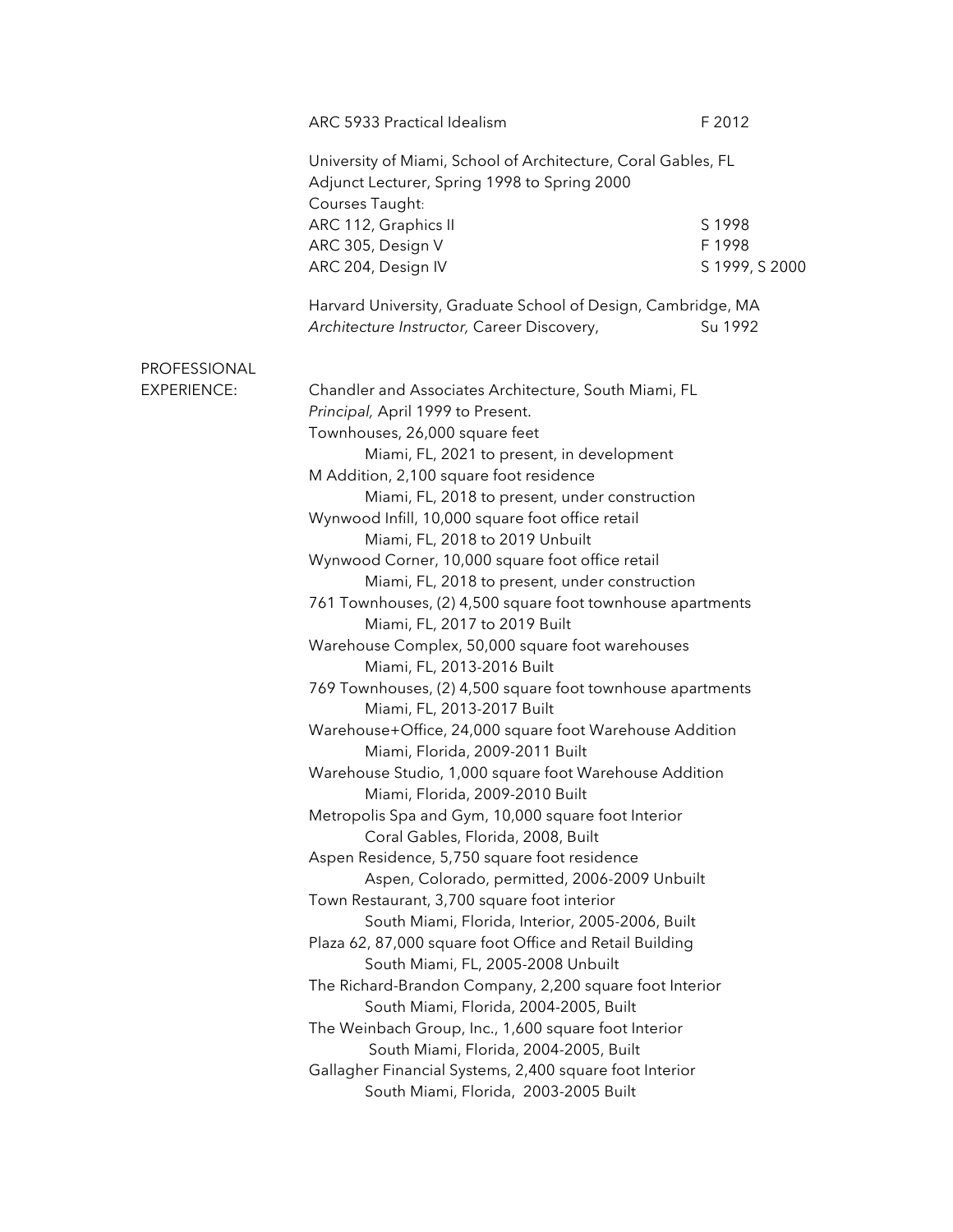Building 17, Fort Davis, Renovation Colon, Panama, 2002-2003,Unbuilt Two Courtyard Houses, 3,800 square foot residences Coconut Grove, Florida 2001-2003, Built Plaza 57, 170,000 square foot Office, Retail and Parking Building South Miami, Florida, 1999-2005, Built

Chandler and Hernandez Architects, Miami Beach, FL *Partner,* April 1997 to April 1999. Wheeling Residence Miami, FL. 1995-1996, Unbuilt Ambrosino Gallery Miami, FL, 1997-1998 Unbuilt Flamingo Falls Professional Center Pembroke Pines, FL, 1997-1999 Built Hernandez-Cartaya, Addition Miami, FL, 1998-2001 Built

Rodriguez and Quiroga Architects Chartered, Coral Gables, FL *Project Designer,* February 1995 to March 1997. Somerville Apartments, Camillus House, Miami, Built Miami International Airport, Terminal Improvements and Terminal H Extension, Built Design Team Member, Dade County Performing Arts Center, Cesar Pelli and Associates, Team Leader, Built

Duo Dickinson Architect, Madison, CT *Intern Architect*, July 1993 to December 1994

Edward E. Cherry Architect, FAIA, Hamden CT *Project Designer,* Summers 1990, 1991

## FUNDED ACTIVITIES &

GRANTS: *Coordinator*, The Joselow Foundation, Sponsored Design 6 Savannah Studios: \$13,000 Spring 2022, \$12,000.00, Spring 2020, \$10,000.00, Spring 2019, \$13,000.00, Spring 2018, \$12,000.00, Spring 2017, \$15,000.00, Spring 2016

> Co-*Coordinator* with Cynthia Ottchen, Global City Development, Design 5 Sweetwater Sponsored Studio, \$20,000.00, Fall 2017

*Principal Investigator,* "Miami Urban Neighborhood Building Studio" Knight Foundation, \$60,000, 2013-2016

*Team Leader* with Rovira & Kolasinski, FIU by Design Sponsored Charrette, Miami Beach Flyover Design Charrette, \$7,000, Fall 2015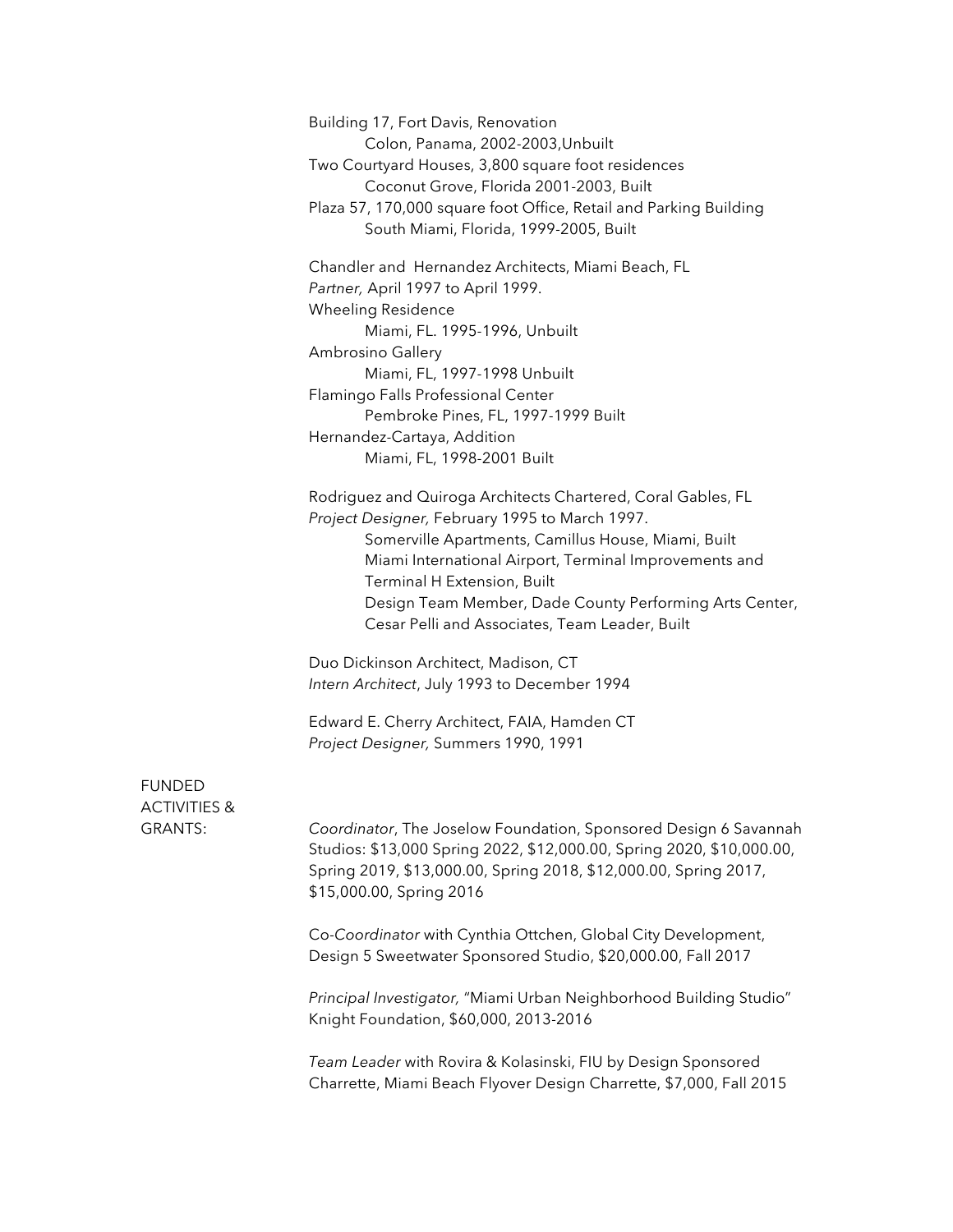*Team Leader* with Rovira &Marine, FIU by Design Sponsored Charrette, Little River Charrette, \$6,500, 2014

*Principal Investigator,* "Infill Housing Sponsored Studio" Town Center Inc. and Knight Foundation \$20,000, 2012-2013

*Co-Principal Investigator*, "Housing the Arts in Miami", Hagen Family Trust, \$7,500, 2010

*Principal Investigator,* Paul L. Cejas Eminent Scholar Fund, \$4,000 Award for "New Urban Miami" Exhibition and Publication, 2008-2011

*Co-Principal Investigator*, "Building Literacy: Integrating Building Technology and Design in Architectural Education," US Department of Education- Fund for the Improvement of Postsecondary Education-Comprehensive Program, \$553,045 (Florida International University: Shahin Vassigh, Principal Investigator, Ebru Ozer, Co-PI, Jason Chandler, Co-PI, University at Buffalo: Annette LeCuyer,Omar Khan, Scott Dandford, Kenneth Mackay, Kenneth English, University of Utah: Patrick Tripeny, Iowa State University: Eliot Winer) \$389,000 of grant to Florida International University, 2007-2011

*Co-Principal Investigator,* Sweetwater Transit Corridor and College town Study Sponsored research. \$40,000 grant from Metropolitan Center, Florida International University. With C. Rosales and R. Rovira, 2006-2007

*Architecture Faculty Advisor,* 2005 Solar Decathlon, Grant application writing contributor, \$5,000.00 Grant, National Renewable Energy Laboratory, 2004-2005 Solicited and secured the following gifts for the FIU Solar Decathlon: \$1,000.00 from Gallagher Financial Systems \$500.00 from The Richard-Brandon Company

*Principal Investigator,* Single-family neighborhood Modifiers \$25,657.51 Research Grant, DCA Hurricane Loss Mitigation Program International Hurricane Center, January 2004 to June 2004

*Principal Investigator,* Impact Modifiers \$15,076.00 Research Grant, DCA Hurricane Loss Mitigation Program International Hurricane Center October 2002 to June 2003

COMPETITIONS: New Contemporary Art Museum Competition Buenos Aires, 2012

Close the Gap Competition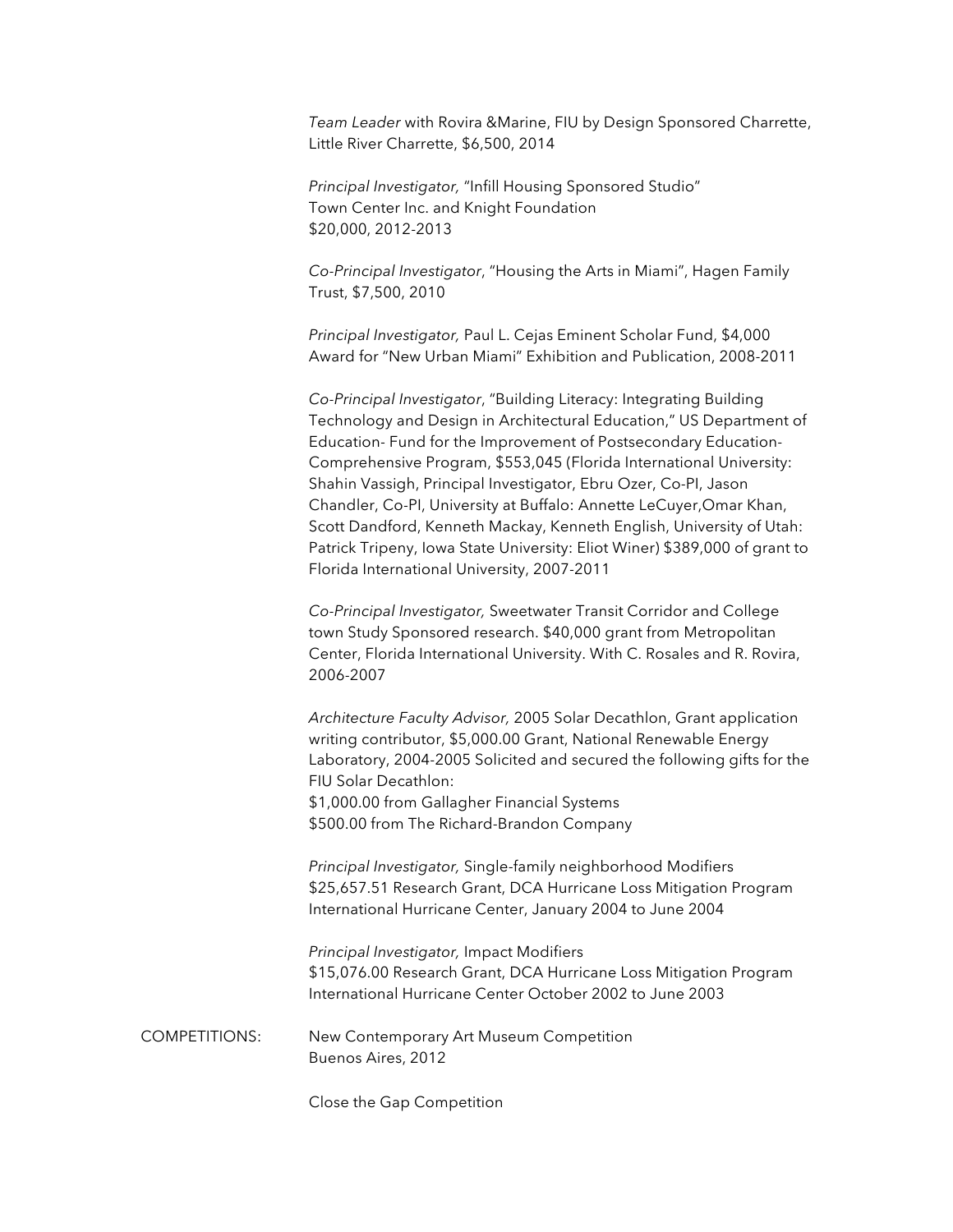New York, New York, 2011 *Selected for Exhibition* 

The Chain of Eco-Homes Competition Greensburg, Kansas, 2009

Dawntown Waterworks Competition Miami, Florida 2008 *Honorable Mention*

River Douglas Bridge Competition Lancashire, England, 2008

Market Value Competition, Charlottesville, Virginia, 2007

Stockholm Public Library Competition Stockholm, Sweden, 2006

Parachute Pavilion Competition Coney Island, New York, 2005

Miami Beach Life Design Competition Miami Beach, Florida, 2004 *First Prize*

SECCA Home Competition Southeastern Center for Contemporary Art Winston-Salem, North Carolina, 2003 Selected for Exhibition

Scattered Housing Competition, Little Haiti Housing Association Miami, Florida, September 2001 *Honorable Mention*

An American Center for Architecture in Paris 81<sup>st</sup> Paris Prize Architectural Design Competition 1994 Lloyd Warren Fellowship, \$3000.00 National Institute for Architectural Education, April 1994 *Second Prize*

AWARDS: Exemplary Service as Florida International University Representative of the 2020 Board of Directors, The Miami Chapter of the American Institute of Architects, 2020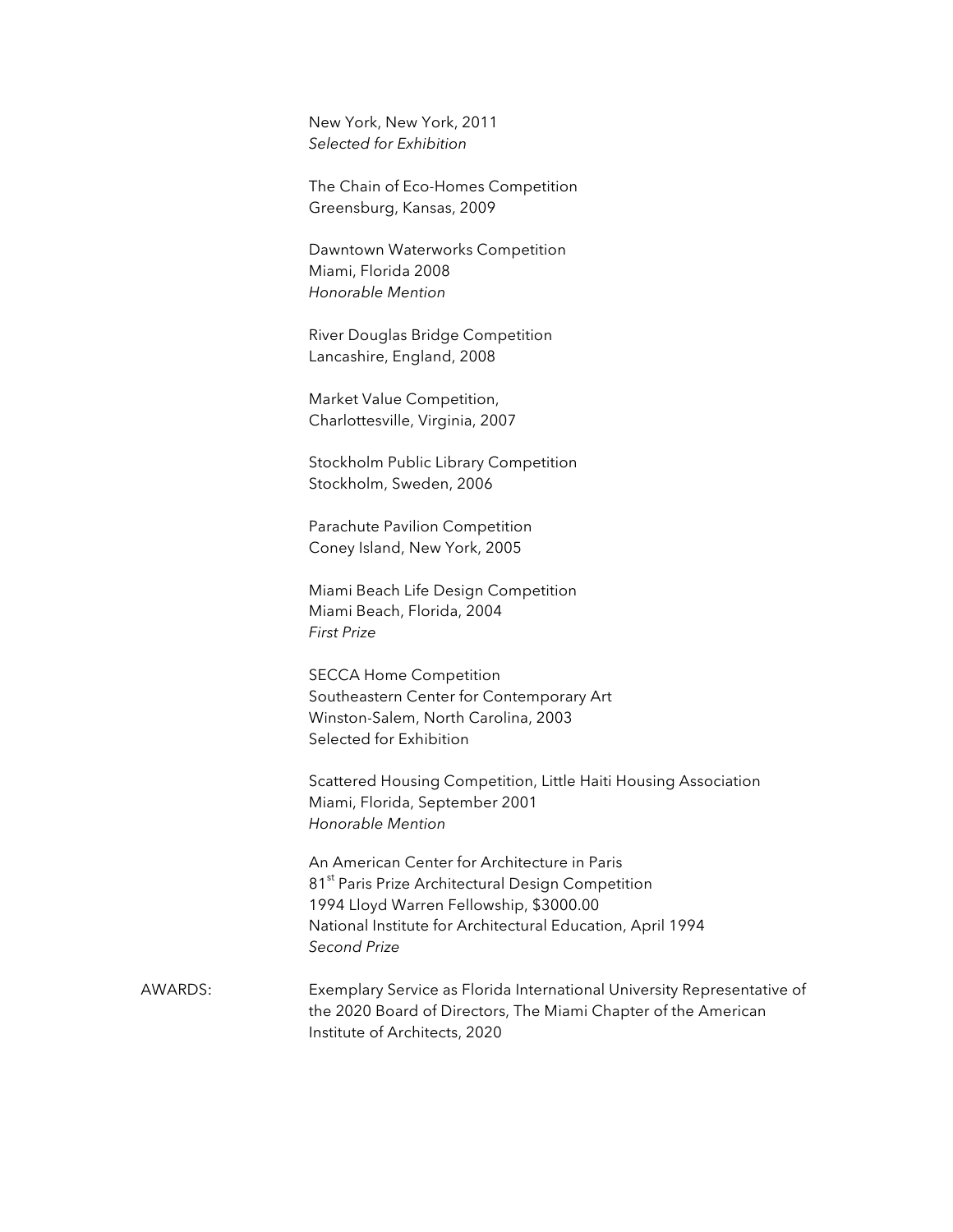Honor Award of Excellence, Architecture less than 50,000 sqft for Warehouse Complex, The Miami Chapter of the American Institute of Architects, 2019

Honor Award of Excellence for New Work, for Warehouse Complex, The Florida Association of the America Institute of Architects, 2018

The AIA Florida William G. McMinn, FAIA Award for Outstanding Contributions to Architectural Education, Florida Association of the American Institute of Architects, 2017

Award for Leadership in Education Award, The Miami Chapter of the American Institute of Architects, 2014

FIU Top Scholar for Creative Work, 2013

Honor Award of Excellence, for Warehouse Structures, The Florida Association of the America Institute of Architects, 2012

Award for Outstanding Contribution while serving on the Environmental Review and Preservation Board August 2006-December 2011, The City of South Miami, January 17, 2012

Award of Merit, For Infill Warehouses, The Miami Chapter of the American Institute of Architects, Architecture, 2011

Award for Public Service, The Miami Chapter of the American Institute of Architects, 2011

Honorable Mention, Dawntown Waterworks Competition Miami, 2008

Merit Award for Unbuilt Work, For The Parachute Pavilion, The Florida Association of the America Institute of Architects, 2006

Award of Excellence, For The Parachute Pavilion, The Miami Chapter of the America Institute of Architects, 2005

First Prize, Miami Beach Life Design Competition Miami Beach, Florida, 2004

Honorable Mention, Bienal Miami + Beach, Scattered Housing Competition, Little Haiti Housing Association, Miami, Florida, September 2001

Silver Award, For Plaza 57, Mixed-Used Development, Builder's Association of South Florida, 2001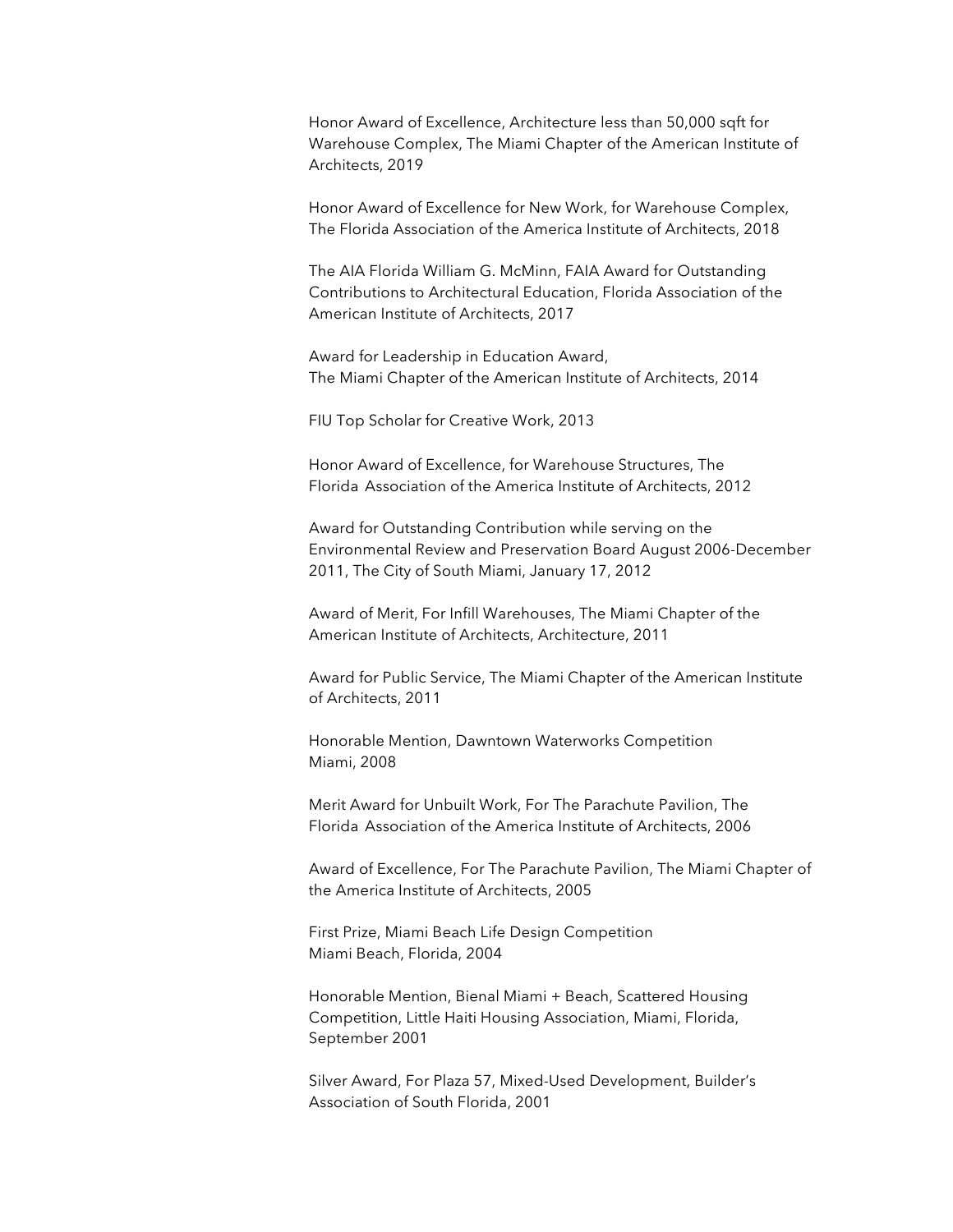|                                      | Second Prize, 81 <sup>st</sup> Paris Prize Architectural Design Competition<br>Lloyd Warren Fellowship, National Institute for Architectural Education,<br>1994                                               |
|--------------------------------------|---------------------------------------------------------------------------------------------------------------------------------------------------------------------------------------------------------------|
| <b>BOOKS</b>                         | "Building Systems Integration for Enhanced Environmental<br>Performance" by Shahin Vassigh and Jason Chandler, J.Ross<br>Publishing, 2011, ISBN-10: 1604270152                                                |
| <b>BOOK</b><br><b>INTRODUCTION</b>   | FIU Folio 2014-2015, Edited by Henry Rueda and Alastair Gordon,<br>ORO Editions (May 1, 2016) ISBN-10: 1939621348                                                                                             |
| <b>CATALOGUES</b>                    | FIU Folio 2016 (NAAB Accreditation), Introduction and edited by Jason<br>Chandler, 2017                                                                                                                       |
|                                      | Infill Housing 1-9, Introductions and edited by Jason Chandler<br>2013 - 2021                                                                                                                                 |
|                                      | "Engaging the Urban," Introduction essay and edited by Jason<br>Chandler, 2011, ISBN: 987-1-257-93895-7                                                                                                       |
| <b>BOOKS&amp;</b>                    |                                                                                                                                                                                                               |
| <b>CATALOGUES</b><br>OF DESIGN WORK: | "Infill Urbanism, Pedagogy, Policy and Building," FIU Folio 2014-2015,<br>Edited by Henry Rueda and Alastair Gordon, ORO Editions (May 1,<br>2016) ISBN-10: 1939621348, Essay and images of townhouse project |
|                                      | Chandler, J Ed., Engaging the Urban, ISBN: 987-1-257-93895-7, 2011<br>pgs 44-49 & 94-97, Plaza 57 and Plaza 62 illustrated.                                                                                   |
|                                      | Ryan, Z and Cohen-Litant, J Eds. Coney Island The Parachute Pavilion<br>Competition (New York, Princeton Architectural Press, 2007), pg 150,<br>Jason Chandler Competition Entry illustrated                  |
|                                      | Canaves, J., Casuscelli, C. & Nepomechie, M Eds. Benial Miami +<br>Beach 2001-2005: a Retrospective (Quito:Trama2007), 61,69-70,.<br>Chandler and Associates Competition Entry illustrated                    |
|                                      | Brown, D Ed, HOME House Project, MIT Press, Cambridge,<br>Massachusetts, 2004, pg 122, Jason Chandler listed as Selected<br>Participant                                                                       |
|                                      | Scattered Houses, Architectural Design Competition Catalog, Little<br>Haiti Housing Association, Miami, Florida, 2002, pg. 26, Chandler and<br>Associates Competition Entry illustrated                       |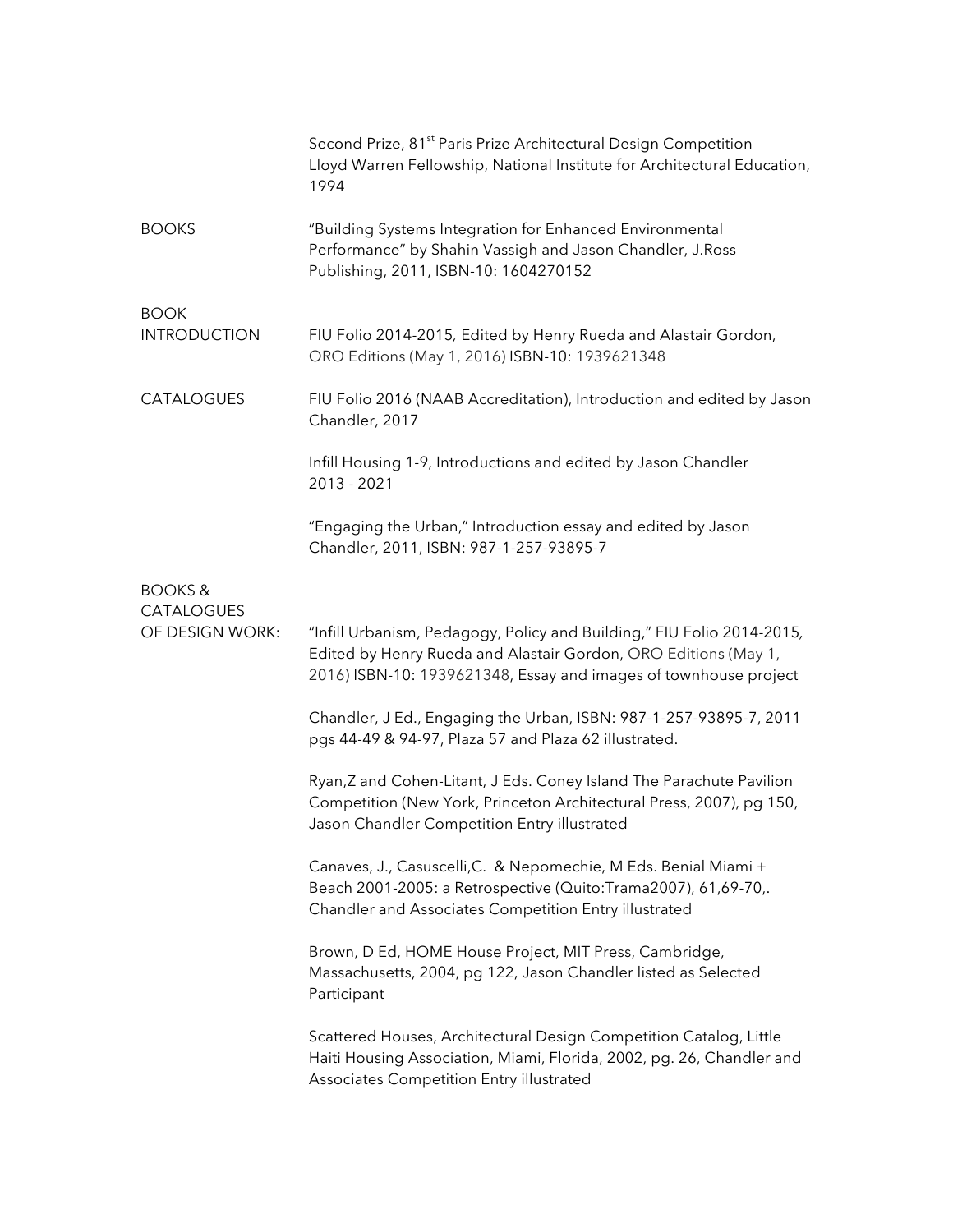| ONLINE                           |                                                                                                                                                                                                                                                   |
|----------------------------------|---------------------------------------------------------------------------------------------------------------------------------------------------------------------------------------------------------------------------------------------------|
| PUBLICATIONS:                    | FIU Architecture eFolio, Introduction and co-editor, Fall 2013, Spring<br>2014, Fall 2014, Spring 2015, Fall 2015, Spring 2016, Fall 2016, Spring<br>2017, Fall 2017, Spring 2018, Fall 2018, Spring 2019                                         |
|                                  | eFolio LAEUD, Introduction and co-editor, Spring 2016                                                                                                                                                                                             |
| <b>REPORTS:</b>                  | Hurricane Loss Reduction For Housing in Florida, Final Report,<br>Deliverable No. 6, International Hurricane Center, "Single-family<br>neighborhood Modifiers, July, 2004                                                                         |
|                                  | Hurricane Loss Reduction For Housing in Florida, Final Report, Volume<br>3, Deliverable No. 5, International Hurricane Center, Section 3.1d<br>"Investigation of Influence of Architectural Features on Wind Loads",<br>July 30, 2003             |
| PROCEEDINGS:                     | "Pre-cast School, Bernard Tschumi's Dialectic Diagrams"<br>ACSA Northeast Fall Conference Proceedings, 2008                                                                                                                                       |
|                                  | "Neighborhood Hurricane Wind Dynamics,"<br>96th ACSA National Annual Meeting Proceedings, 2008                                                                                                                                                    |
|                                  | "Public Service: The Architect's Role on Design Review Boards,"<br>Assuming Responsibly, the Architecture of Stewardship, ACSA<br>Southeast Conference Proceedings, 2007                                                                          |
|                                  | "Transit Oriented College Town: Planning a New College town for both<br>for both City and University," with C. Rosales and R. Rovira,<br>City/Campus ACSA Central Fall Conference Proceedings, 2007                                               |
|                                  | Participant, Writing Team 9, "A Comparative Summary of Team<br>Presentations" by Joyce M. Noe, Proceedings from Cranbrook 2007,<br>Integrated Practice and the Twenty-first Century Curriculum,<br>Cranbrook Academy of Art, June 28-July 1, 2007 |
|                                  | "Mechanisms of Vertical Surface- The Wall Section Model," Building<br>Technology Educators' Symposium Proceedings, 2006                                                                                                                           |
|                                  | "On finishing School: Understanding Building through Drawing" by<br>Jason Chandler Proceedings, 2003 ACSA Southeast Regional<br>Conference, 2003 pgs 160-164                                                                                      |
| <b>CREATIVE WORK</b>             |                                                                                                                                                                                                                                                   |
| PUBLISHED &<br><b>CITATIONS:</b> | Archello feature of Infill Housing: https://archello.com/project/infill-<br>housing, 2020                                                                                                                                                         |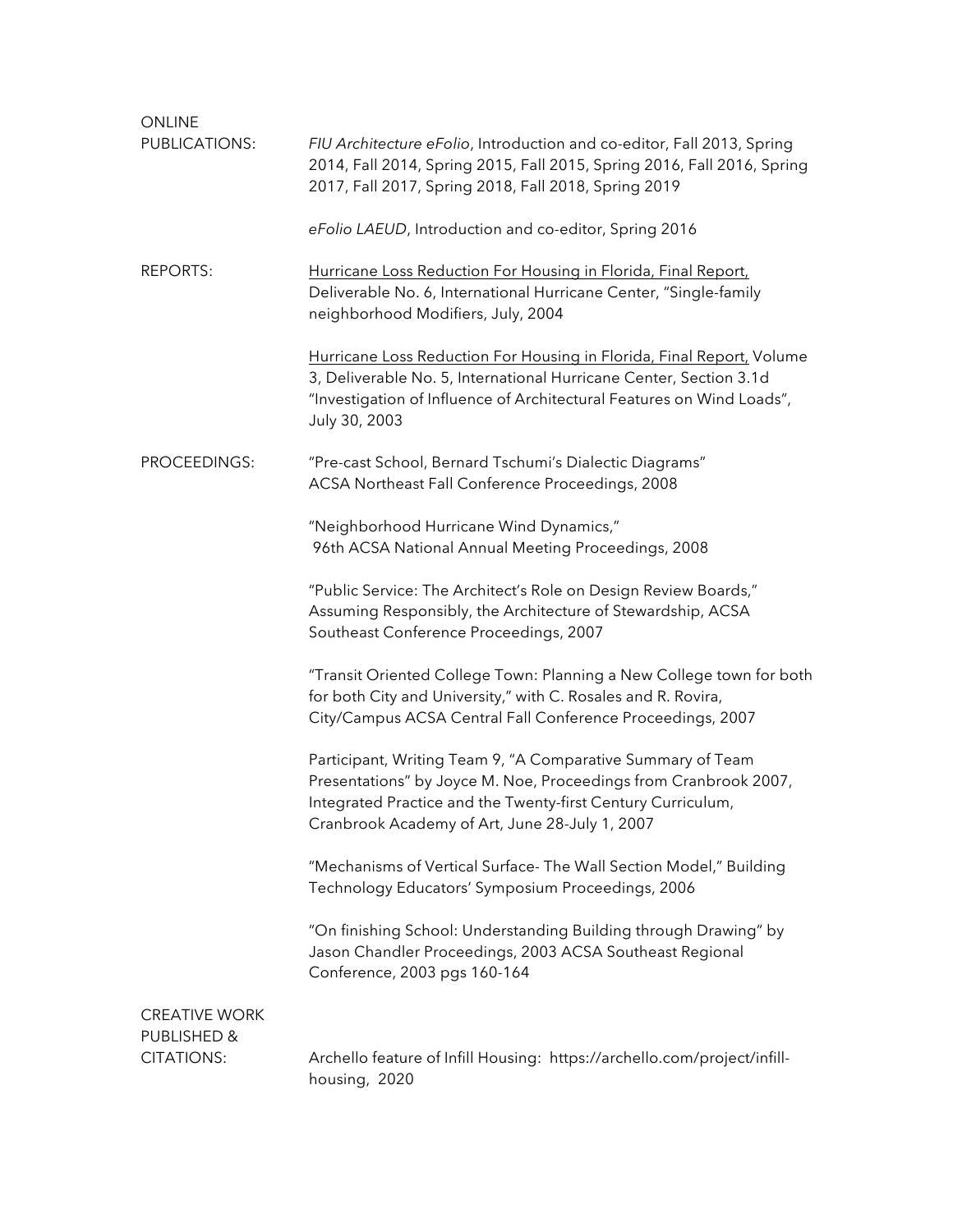Does Wynwood really need more office and retail space? This developer thinks so. By Rebecca San Juan, Miami Herald, December 19, 2019 https://www.miamiherald.com/news/business/real-estatenews/article238511088.html

"Creating infill developments true to their urban context", by Jeffrey Steele, forbes.com, November 26, 2019 https://www.forbes.com/sites/jeffsteele/2019/11/26/creating-infilldevelopments-true-to-their-urban-context/#4f66e8ad271c

"How Incremental Development Came to Miami" by Andrew Frey, strongtowns.org, November 25, 2019 https://www.strongtowns.org/journal/2019/11/25/small-andincremental-development

"Stay Alfred Little Havana by Tecela" architectmagazine.com, October 14, 2019 https://www.architectmagazine.com/project-gallery/stayalfred-little-havana-by-tecela

Cornell AAP, Warehouse Complex, page 39, Spring 2019

"Warehouse Complex, Honor Award of Excellence in Architecture" Florida / Caribbean Architect, Fall 2018, Official Journal of the Florida Association of the American Institute of Architects, pg 43

AIA Florida Announces the Winners of Its 2018 Honor and Design Awards By Maibelle Salzano, architectmagazine.com, September 11, 2018

Architectmagazine.com feature of Warehouse Complex, https://www.architectmagazine.com/project-gallery/warehousecomplex\_o August, 2018

The AIA Florida William G. McMinn, FAIA Award for Outstanding Contributions to Architectural Education, Fall 2017 Florida/Caribbean Architect, Official Journal of the Florida Association of the American Institute of Architects, pg 25

"Townhouses to rise in Little Havana but were is the parking?" by Andres Viglucci, Miami Herald, June 24, 2016

"Build and Let Live," by Alastair Gordon, The Miami Herald, July 12, 2015

"Coral Gables Museum Exhibition Shows of Architecture Students' concepts" by Rebeca Piccardo, The Miami Herald, August 26, 2014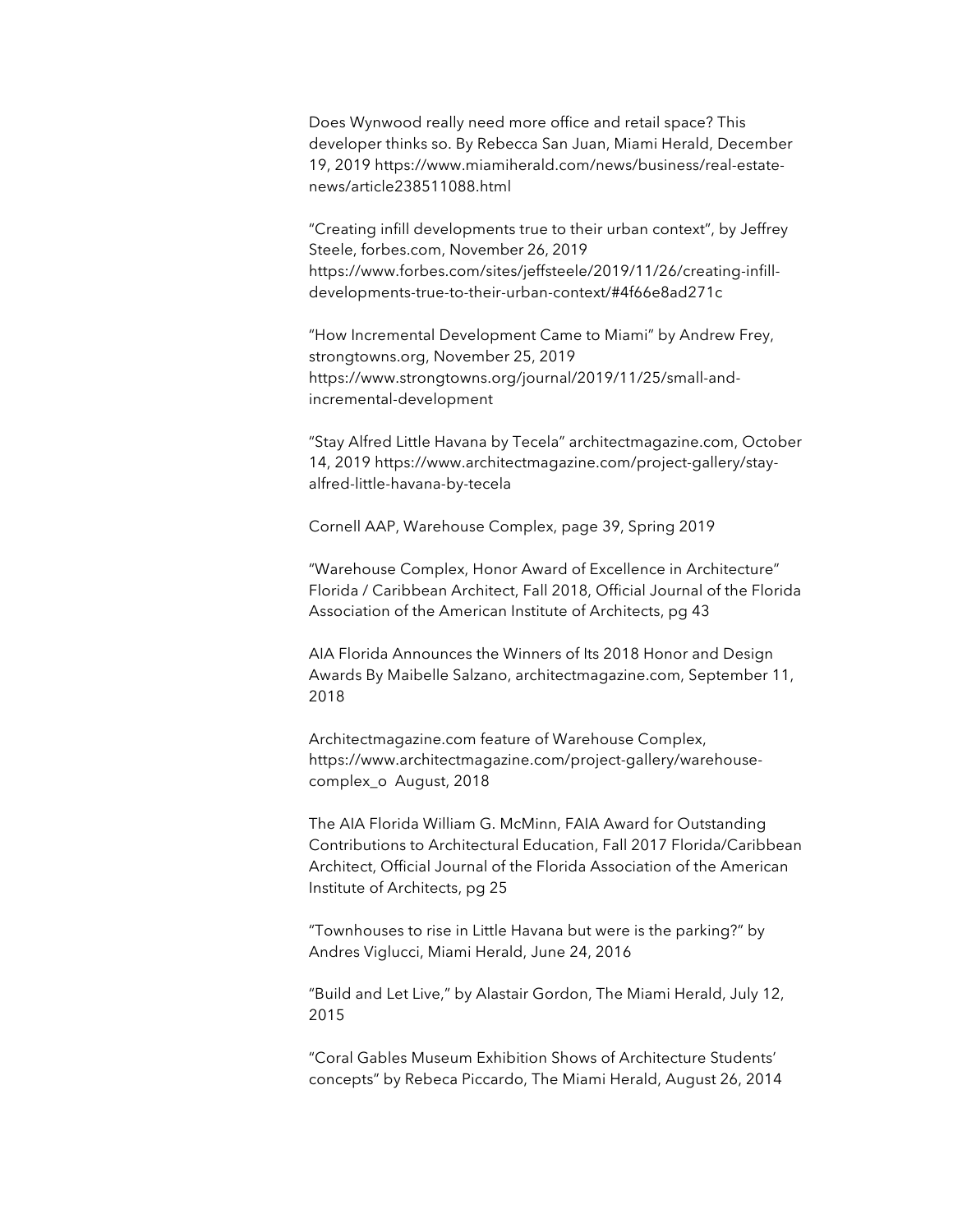"FIU Student Architects Explore Radically Short(er) Alternatives for Downtown Miami," by Emily Schmall, Curbed Miami, November 4, 2013

"Hybrid: Office + Warehouse, Honor Award of Excellence in Architecture" Florida / Caribbean 2013 Firm and Membership Directory, Cover

"Hybrid: Office + Warehouse, Honor Award of Excellence in Architecture" Florida / Caribbean Architect, Fall 2012, Official Journal of the Florida Association of the American Institute of Architects, pg 14

"A Place To Call Home" FIU Magazine, Spring 2009 – Jason Chandler quoted as coordinator and teacher of Alumni Center Graduate Studio

"Town Center Profile, Jason Chandler Spearheading the Green Task Force" by Donna Shelly – South Miami Town Center Magazine Vol. IV, No. 5, 2009 - Article on Jason Chandler and his contributions as both a practitioner and member of ERPB and Green Task Force

"A place to call home, Architecture students present designs for future Alumni Center" by Sissi Aguila, Florida International University Magazine, Spring 2009, Chandler quoted, coordinator of Studio

"A blob of orange tentacles a favorite to hide sewage" by Andres Viglucci, The Miami Herald, December 6, 2008, Jason Chandler mentioned as a winner of Honorable Mention

"What has Florida Built?" by Ernest Beck, Florida Inside Out, November/December 2006, Chandler listed as "notable Faculty"

"FIU, Sweetwater Work to create "College town" District", Metropolitan News, The Metropolitan Center, Florida International University, Winter 2007

"Public wary of city as college town" Neighbors Section, The Miami Herald, November 12, 2006- Review of Sweetwater Public Presentation

"The Parachute Pavilion" Florida / Caribbean Architect, Design Awards Issue 2006, Official Journal of the Florida Association of the American Institute of Architects, pg 47

"Design Awards revealed," The Miami Herald, Real Estate Section, Sunday, November 13, 2005. A.I.A. Award of Excellence for The Parachute Pavilion by Chandler and Associates announced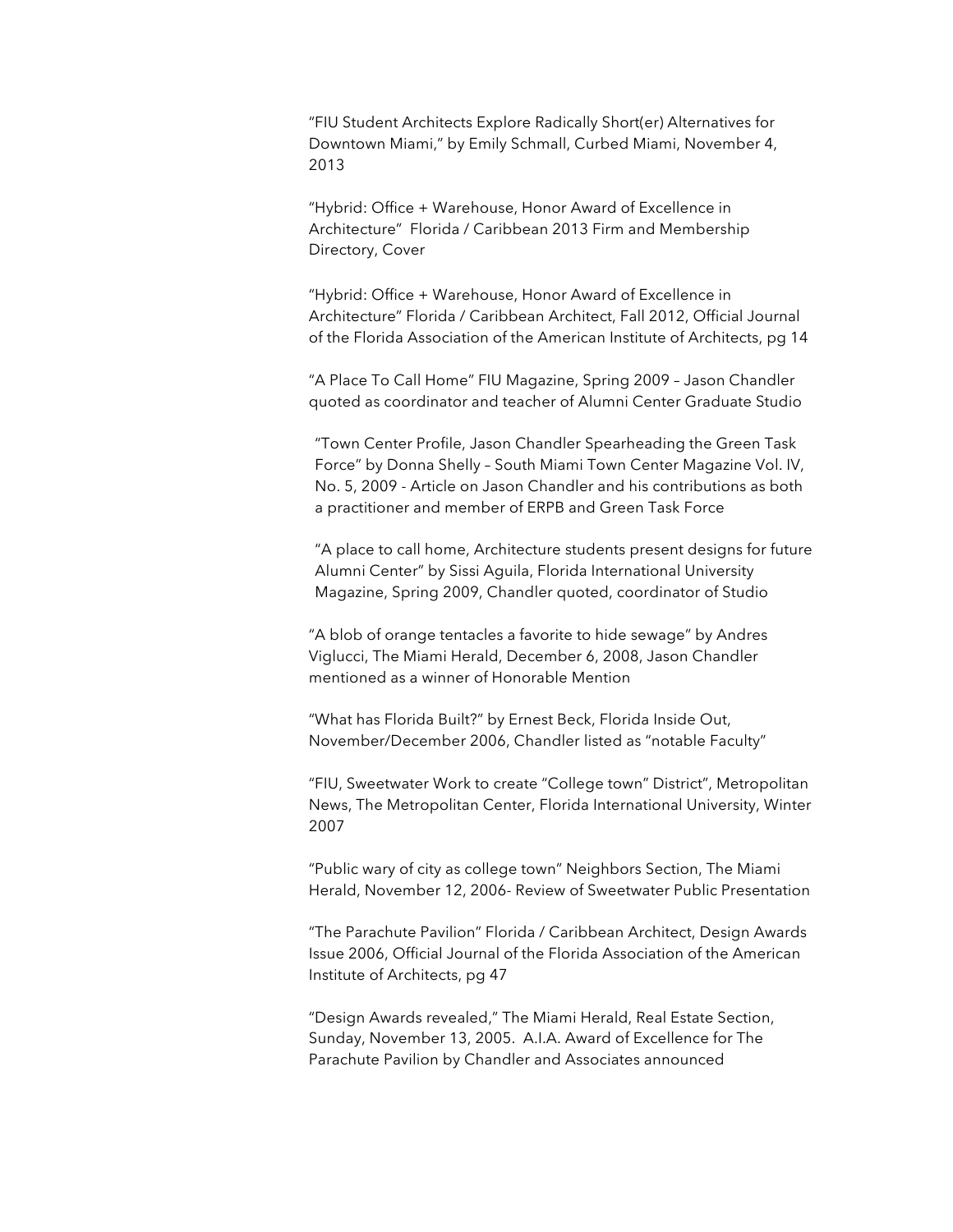Jason Chandler's First Prize for the Miami Beach Life Design Competition in Miami Beach is announced. College of Architecture, Art and Planning, Cornell University Newsletter, Winter/Spring 2005, pg20

Jason Chandler's First Prize for the Miami Beach Life Design Competition in Miami Beach is announced. GSD Notes, Harvard Design Magazine Fall 2005/ Winter 2006, pg 132

"In Miami, a Contest for the Best Lifeguard Roost" by Linda Lee, in the Currents Sections of The New York Times, December 2, 2004. Jason Chandler is noted as winning the design competition and his entry is described

"Plaza 57 marks construction milestone with " topping off" by Susan Cumins, in Community Newspapers, South Miami edition, November 30 – December 6, 2004. Description of topping off celebration, architect Jason Chandler mentioned as attending

"Hampton House in student's sights" in the Neighbor's Section of The Miami Herald, March 17, 2005. Description of Design six Hampton House studio, coordinator Jason Chandler quoted throughout article

"Beauty and the Beach" by Beth Dunlop, The Miami Herald, November 28, 2004 First Place winning entry by Jason Chandler pictured and described

Alumni News, Newsletter, College of Architecture, Art and Planning, Cornell University, Winter / Spring 2005, pg 20. Jason Chandler's First Prize for the Miami Beach Life Design Competition in Miami Beach is announced

"Growing Pains in the Grove" by Georgia Tasker, Home & Design Section of The Miami Herald Sunday, November 2,2003 Quoted in article, professional building project described and photograph of Jason Chandler

"Scattered Housing Competition", Competitions Magazine, pg.56, Volume 12, Number 2, Listed as Honorable Mention, Summer 2002

Letters to the editor, Architecture Magazine, July Issue, 2001 & June Issue, 1998

An American Center for Architecture in Paris Cornell Architecture Art & Planning News, fall 1994, pg 2. Jason Chandler's Second Place design is pictured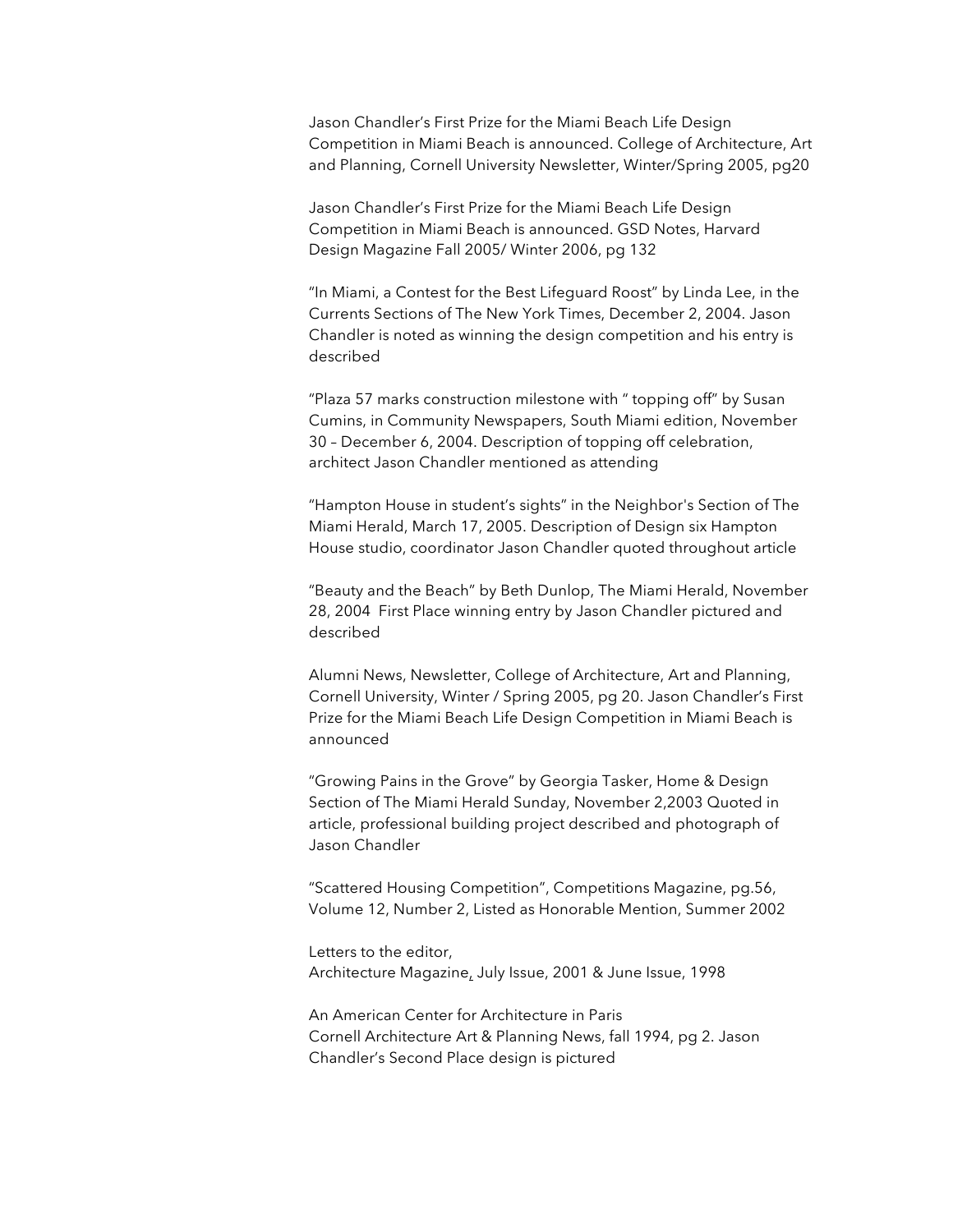EXHIBITIONS: "Projectual Strategies, FIU Faculty Creative Practices" Miami Beach Urban Studio, Florida International University, November 5<sup>th</sup> to December 30, 2019

> Chandler and Associates' Warehouse Complex was exhibited at the A.I.A. Florida, Tallahassee, Florida, 2018

"Spring 2015 Miami Urban Neighborhood Studio" at Barrio Workshop, Little Havana, September 17th to October 11, 2015

"All buildings Great and Small," Coral Gables Museum, Coral Gables, Florida, August 29-October 26, 2014

"Infill Variants," BAS Fisher, Miami, Florida, Fall 2013

"FIU School of Architecture Faculty Show, Recent Work" Miami Beach Urban Studio, Florida International University, January 2013

Chandler and Associates' Warehouse Structures was exhibited at the A.I.A. Florida, Tallahassee, Florida, 2012

Chandler and Associates' Warehouse Structures was exhibited at the Awards Exhibition, A.I.A. Florida Convention, Palm Beach, Florida, 2012

Building Systems Integration Exhibition, Miami Beach Urban Studio, Florida International University, April 13 - August 1, 2012

Close the Gap Exhibition, College of Architecture Gallery, University of Houston, February to March, 2012, Chandler entry exhibited

Dawntown Miami Exhibition, The Four Years of Ideas, Jorge M. Perez Architecture Center, The University of Miami - School of Architecture, November 9th to November 23rd, 2011, Chandler Waterworks entry exhibited

The Chain of Eco-Homes Competition Web Exhibit: www.freegreen.com/greensburg 2009

"Engaging the Urban, Infill projects by young Miami architects" BEA International Gallery, Paul L. Cejas School of Architecture Building at Florida International University, Exhibit curated, organized by Jason Chandler. Two projects by Chandler and Associates, Architecture, P.A. were included in the exhibit. February 2009

Dawntown Waterworks Competition, Awards event and exhibit, ` Miami-Dade College, Chapman Center, Friday, December 5, 2008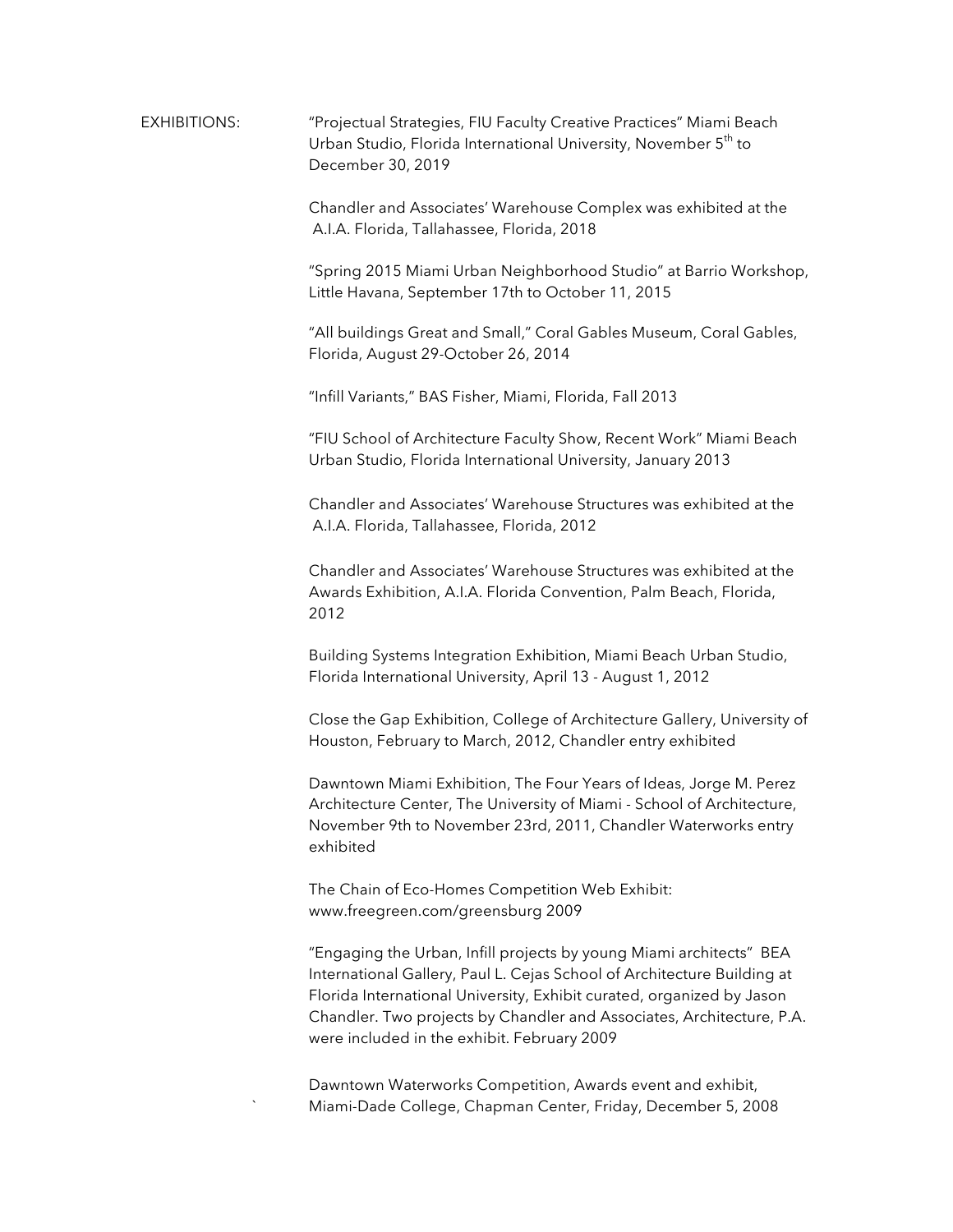Dawntown Waterworks Competition Web Exhibit at: http://www.flickr.com/photos/dawntownmiami, 2008-2009

Market Value Competition Entrants, Web exhibit: www.marketvaluecompetition.org, 2008

Reconciling Context, Buildings and Projects by Jason R. Chandler University of Massachusetts, Amherst, Department of Art, Architecture & Art History, April 2008

Reconciling Context, Buildings and Projects by Jason R. Chandler Florida Atlantic University, School of Architecture, October 2007

Organizer, Curator (with R. Rovira) and Participant, Faculty Compete Exhibition, BEA International Gallery, School of Architecture, Florida International University, projects exhibited: The Parachute Pavilion, Stockholm Public Library Competition Entry and Miami Beach Lifeguard Station, Spring 2007

Chandler and Associates' The Parachute Pavilion was exhibited at the Awards Exhibition, A.I.A. Florida Convention, Boca Raton, Florida, July 29, 2006

"Integrated Vistas" entry by Chandler and Associates was exhibited for Stockholm Public Library Competition web exhibit http://www.arkitekt.se/s26256, 2006

"Integrated Vistas" entry by Chandler and Associates was exhibited at the Stockholm Public Library Competition exhibit, Stockholm, Sweden, 2006

Chandler and Associates' The Parachute Pavilion, Miami Chapter A.I.A. Finalist Exhibition, The Moore Building November 11, 2005

Chandler and Associates' The Parachute Pavilion entry was exhibited in "The Parachute Pavilion: An Open Design Competition for Coney Island an exhibition of the 864 submissions" The Van Allen Institute, New York, New York., July 7<sup>th</sup> to October 21, 2005

Chandler and Associates' The Parachute Pavilion entry was exhibited on the web at: www.vanalen.org/competitions/ConeyIsland/exhibit/gallery/main.swf, 2005

Life Design Competition, Art Deco Welcome Center, Miami Beach, Florida November 20, 2004 to January 5, 2005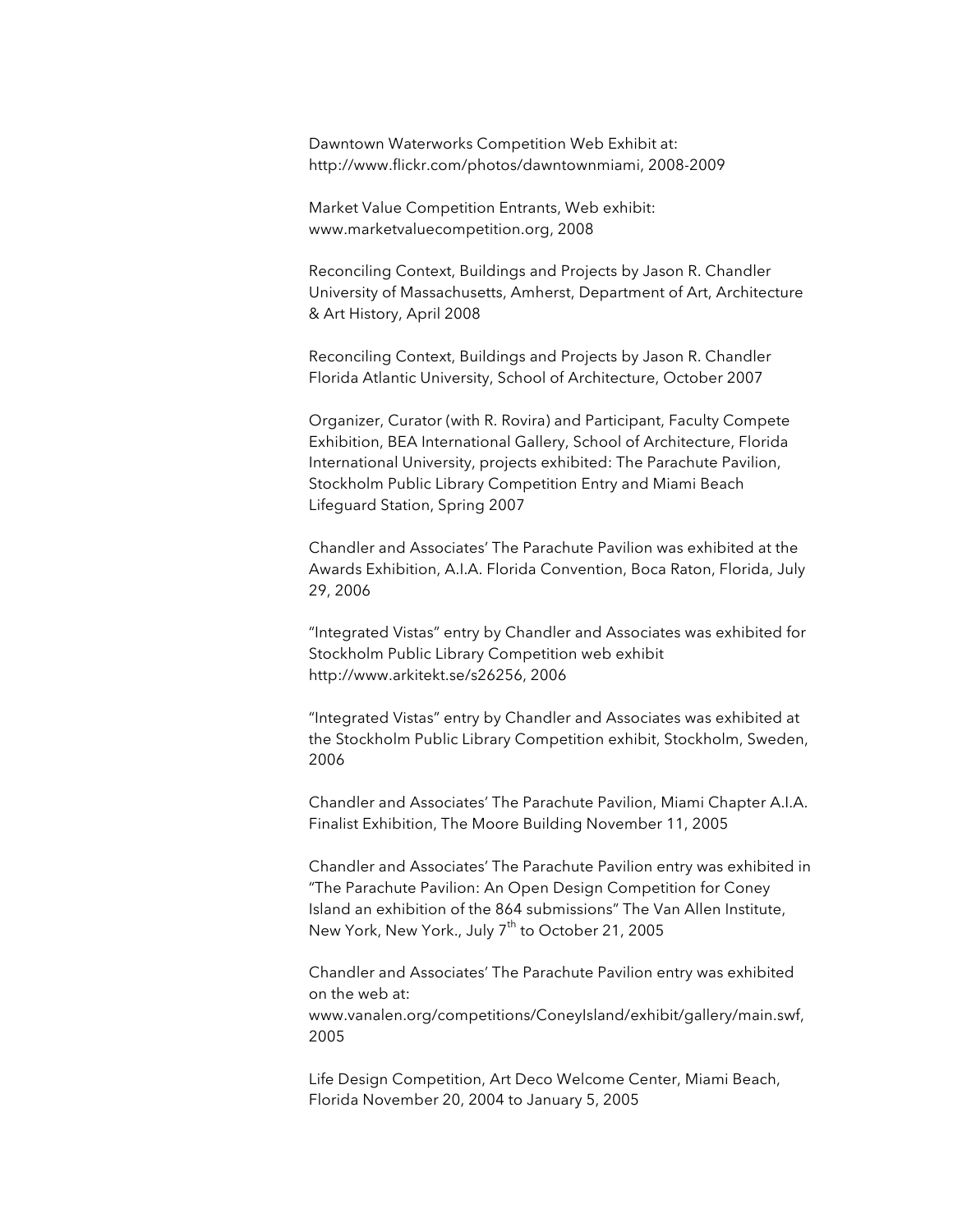Chandler and Associates' SECCA Home Entry has been included in the HOME House Project National Tour and will be at the following venues:

> Southeastern Center for Contemporary Art in Winston-Salem, North Carolina (October 2003); The University of North Texas Art Gallery, Denton, Texas (April 8 – May 25, 2004); The Contemporary Art Center of Virginia, Virginia Beach, Virginia (June 13 – July 14, 2004); The Neighborhood Housing Services of Asheville in collaboration with the Asheville Art Museum, Asheville, North Carolina (Sept 1 - October 31, 2004); Center for Visual Art and Culture, University of Maryland, Baltimore County, Baltimore, Maryland (Sept 30 -- Nov 30, 2004); El Paso Museum of Art, El Paso, Texas (April 24 – August 14, 2005) Museum of Design, Atlanta, Georgia (Jan 16 – April 15, 2006); Fredrick R. Weisman Art Museum of Art, Univ. of Minnesota (Jan 28 – Apr 30, 2006); Contemporary Arts Center, Cincinnati (May 5 – Jul 30, 2006)

The Teachings, Theory and Practice of University Professors AIA Miami, Coral Gables, Florida, May 2, 2003

Florida International University, Green Library, Miami, Florida Scattered Housing Exhibition, Spring 2002

Museum of Contemporary Art, North Miami, Florida Scattered Housing Exhibition, October – November 2001

University of Miami, School of Architecture, Miami, Florida Harvard Graduate School of Design Alumni in Miami Show, Spring 2000

Florida International University, School of Architecture, Miami, Florida Faculty Show, Spring 1999, Spring 2002, Spring 2004, Spring 2008, Spring 2017

The Americas Collection, Coral Gables, FL Group Show, May 1997, 1998

National Institute for Architectural Education, New York, New York 81<sup>st</sup> Paris Prize Architectural Design Competition Exhibition Spring 1994

## PEER REVIEWED & INVITED PANELS &

PRESENTATIONS Panelist, Prospects for Relationships within the Institution, ACSA Administrator's Conference, October 14, 2021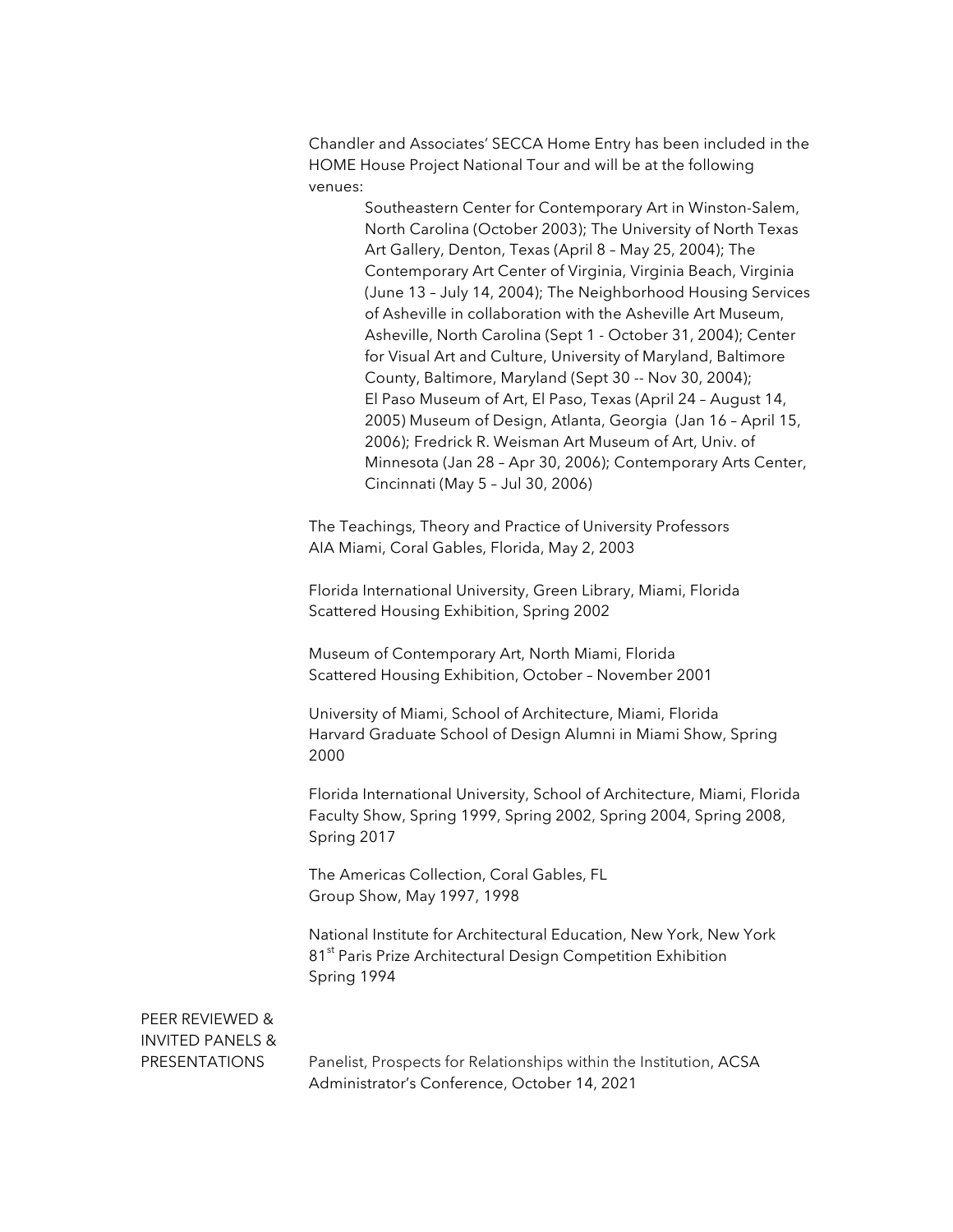Panelist, Education Architects Moving Forward, Virtual Town Hall, AIA Miami, June 17, 2020

Panelist, Transportation & Ecology Earth Day Symposium, CNU of the Palm Beaches, April 18, 2020 https://www.youtube.com/watch?v=l7tCbM6e4\_s

Panelist, AIA Florida Awards Panel, AIA Florida Annual Convention, Ponte Vedra Beach, April 29, 2018

Visiting faculty, 2017 Visiting Faculty Program, University of Minnesota School of Architecture, November 8-9, 2017

"Working Together," Christopher Kelley Leadership Program, University of Miami School of Architecture, Panel Discussion, October 13, 2017

"Architecture Now, Building towards a Nomadic Future" BFI, Art Center South Florida, Panel Discussion, September 21, 2017

"Reconciling Terragni," Giuseppe Terragni in Rome Conference, Miami Center for Architecture and Design (MCAD), April 16, 2016

"Modes of Delivery" Making Digital Curriculum and Today's Student, Chair's Discussion, ACSA Administrator's Conference, San Juan, Puerto Rico, November 14, 2015

Panelist, "Marking the Millennium Discussion" Coral Gables Museum, April 2, 2014

Presenter, LAB Book Talk "Infill Variants" The LAB Miami, Miami, Florida October 10, 2013

"Building Systems Integration", Paul L. Cejas School of Architecture Building, Florida International University with Shahin Vassigh, April 12, 2012

"Dawntown Miami Exhibition, The Four Years of Ideas", Roundtable Discussion. Jorge M. Perez Architecture Center, The University of Miami, School of Architecture, November 9, 2011

"Engaging the Urban, Infill projects by young Miami architects" Roundtable Discussion. Introduction given by Jason Chandler. Paul L. Cejas School of Architecture Building, Florida International University, February 3, 2009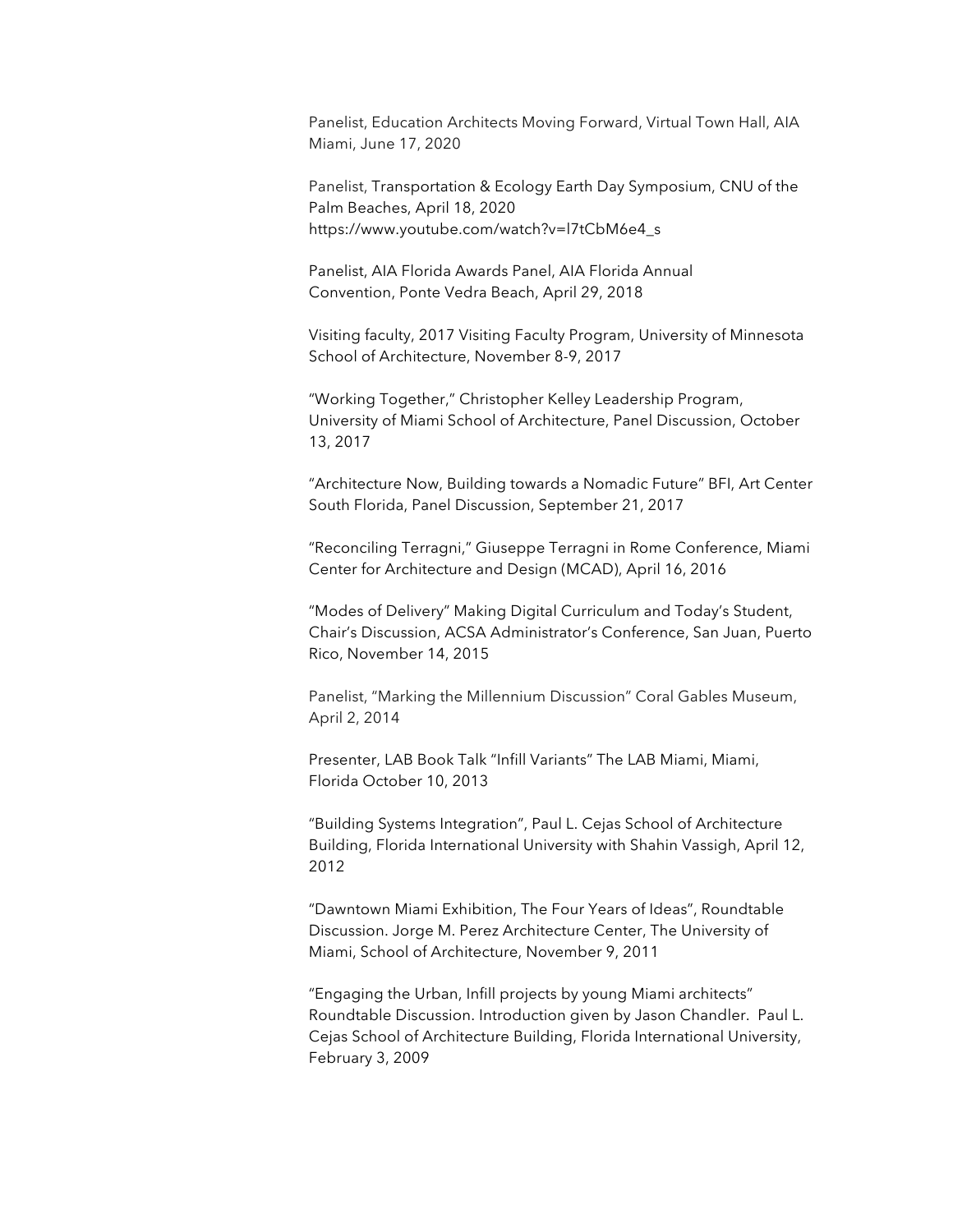Presented Paper: "Pre-cast School, Bernard Tshumi's Dialectic Diagrams" at 2008 ACSA Northeast Fall Conference, Without a Hitch: New Directions in Prefabricated Architecture, University of Massachusetts Amherst, September 25-27, 2008

Lecture Presentation "Jason Chandler – Works," University of Miami School of Architecture, October 15, 2008

"Reconciling Context, Buildings and Projects by Jason R. Chandler" University of Massachusetts, Amherst, Department of Art, Architecture & Art History, April 2008

"Neighborhood Hurricane Wind Dynamics," 96th ACSA National Annual Meeting, Houston, March, 2008

"Reconciling Context, Buildings and Projects by Jason R. Chandler" Florida Atlantic University, School of Architecture, October 2007

"Public Service: The Architect's Role on Design Review Boards," Assuming Responsibly, the Architecture of Stewardship, ACSA Southeast Conference, Catholic University, School of Architecture, 2007

Participant, Writing Team 9, Cranbrook 2007, Integrated Practice and the Twenty-first Century Curriculum, Cranbrook Academy of Art, June 28-July 1, 2007

Speaker, Faculty Compete Gallery Talk, BEA International Gallery, School of Architecture, Florida International University, March 8, 2007

"Sweetwater Transit Corridor and College town Study" Jorge Mas Canosa Youth Center, Sweetwater Florida November 8, 2006 With C. Rosales, R. Rovira and D. Moreno

Jason Chandler presented "Mechanisms of Vertical Surface- The Wall Section Model" at the Building technology educator's symposium, University of Maryland August 4, 2006

Jason Chandler presented The Parachute Pavilion at "The 2006 Leaders in design Excellence: An In-depth Review of the A.I.A. Florida Design Awards" July 30, 2006

"Teaching and Buildings, Jason Chandler" Search Candidate Presentation, School of Architecture, Planning and Preservation, University of Maryland, March 3, 2006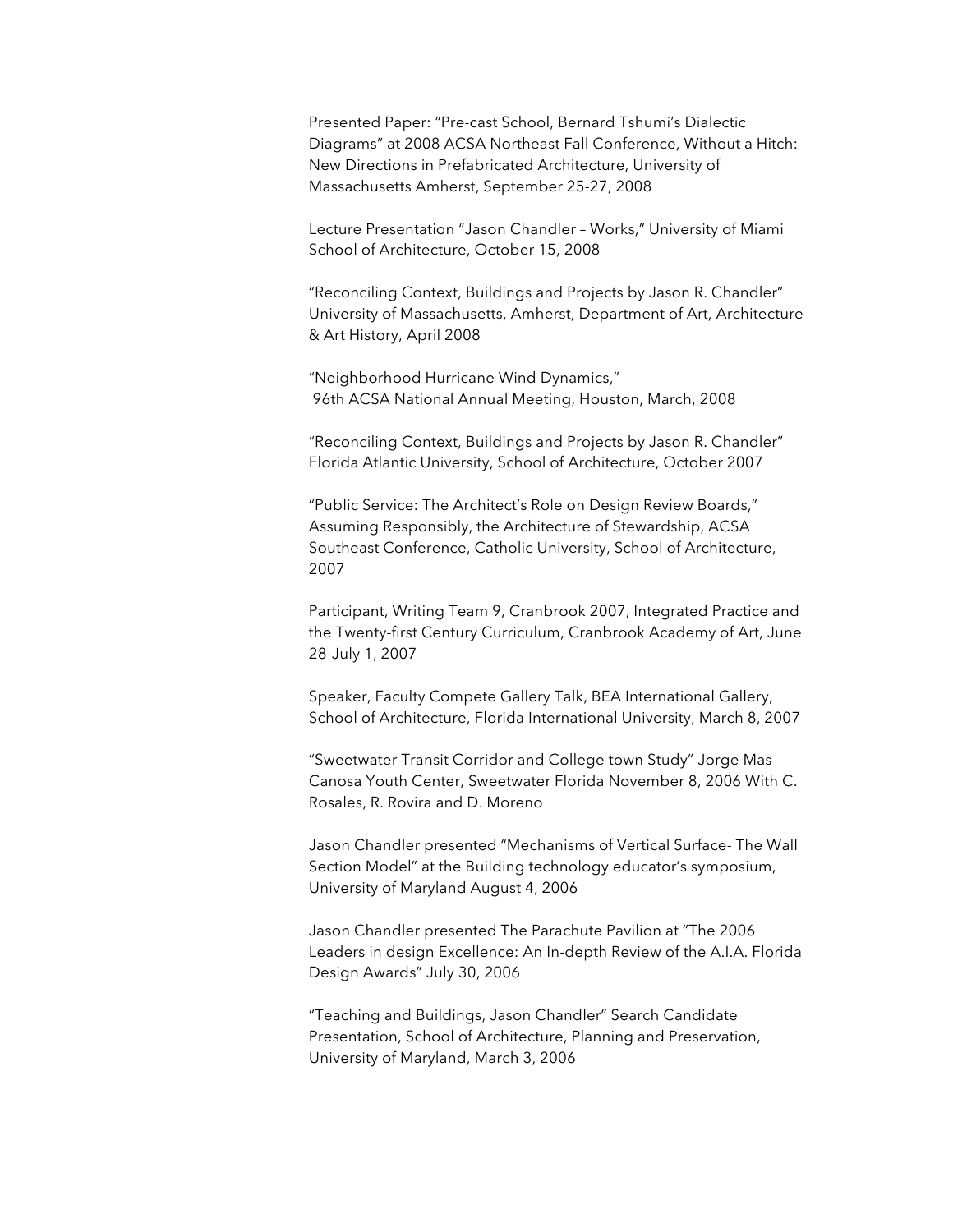"Lewerentz's Glass" paper presented at Francis Lyn's Asplund seminar at Florida Atlantic University, School of Architecture, Fort Lauderdale, Florida, November 14, 2005

"The Hometown Plan of South Miami" paper presented to the Eleventh Biennial SACRPH Conference, Coral Gables Oct. 20-23, 2005

"A new mixed use project in "The Hometown Plan" of South Miami" paper presented to the 43<sup>rd</sup> International Making Cities Livable Conference "True urbanism & the European Town Square" Venice, Italy, June 20-24, 2005

Presentation of "The FIU Solar House" at Conference on Sustainable Architecture and New Technologies in Architecture at Universidad UNIACC in Santiago de Chile November 10, 2004 (via videoconference)

"Museum As Public House", Architect Gallery Talks, JAM at MAM, Miami Art Museum, Miami, Florida December 18, 2003

Capstone Assessment, Paper Session, moderated by Jason Chandler, 2003 ACSA Southeast Regional Conference, Tampa, Florida, Saturday, November 8, 2003

"On finishing School: Understanding Building through Drawing", 2003 ACSA Southeast Regional Conference, Tampa, Florida, Friday, November 7, 2003

Symposium on Contemporary Architectural Education & Practice University of Miami, School of Architecture, Coral Gables, Panelist, Spring 2001

Hometown Overlay Ordinance-Technical Committee City of South Miami, FL, Committee Member, July 1999

INVITED JURIES: Boston Architectural Center, Broward Community College, Florida Atlantic University, Harvard University, Southern California Institute of Architecture, Syracuse University, Tulane University, University of Maryland, University of Miami

## NATIONAL

SERVICE: Nominator, Young Architects Program (YAP), MOMA PS1 and the Museum of Modern Art, New York, 2015, 2016, 2017, 2018

Exhibitions Committee Member, 2010 National A.I.A. Meeting in Miami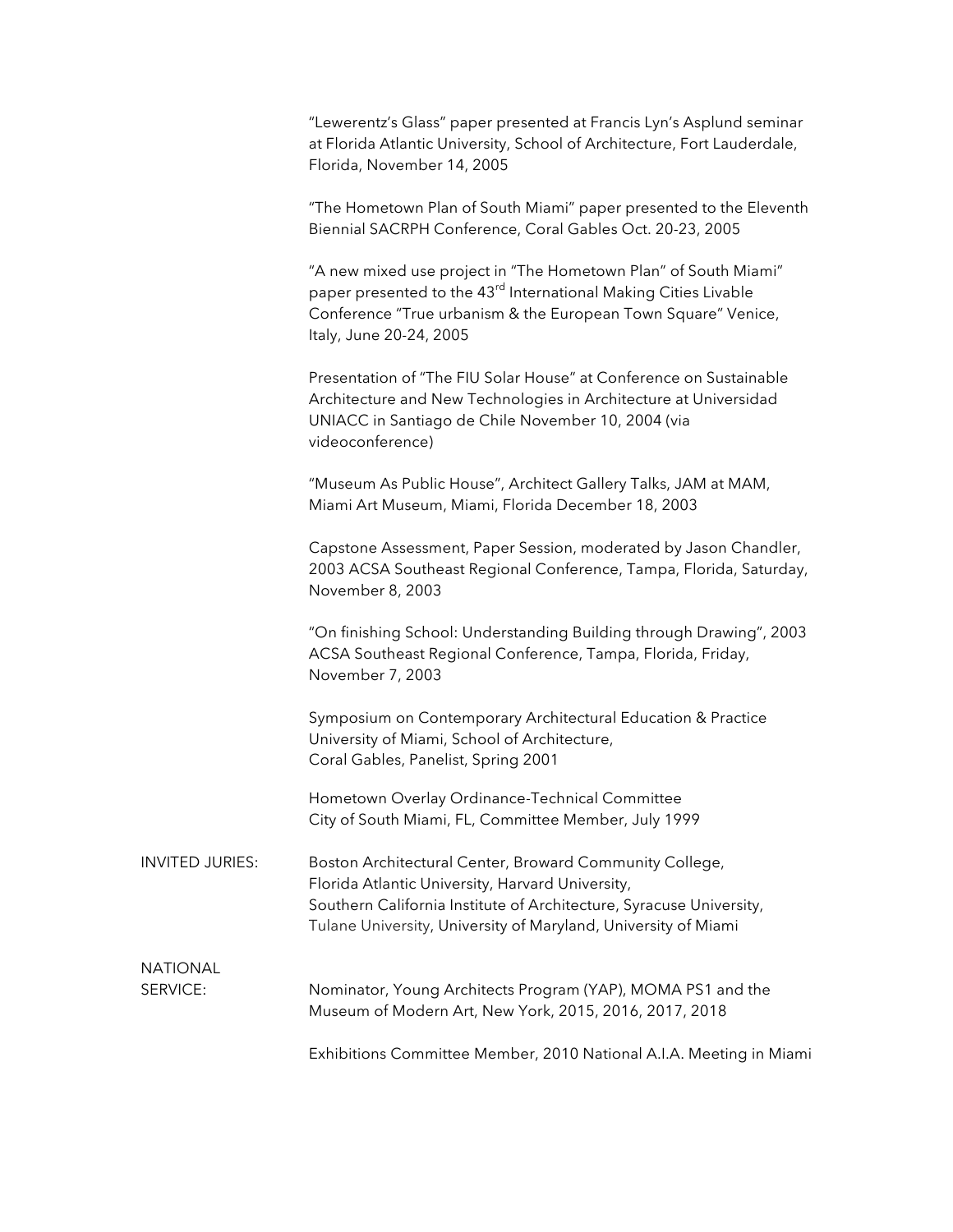|                               | Alumni Interviewer, College of Architecture, Art and Planning, Cornell<br>University Spring, 2006 to 2010                     |
|-------------------------------|-------------------------------------------------------------------------------------------------------------------------------|
| <b>COMMUNITY</b>              |                                                                                                                               |
| SERVICE:                      | Chair, South Miami Environmental Review and Presentation Board, City<br>of South Miami, Florida 2009 to 2011                  |
|                               | Member, South Miami Environmental Review and Presentation Board,<br>City of South Miami, Florida, 2006 to 2011                |
|                               | Founding Chair, Green Task Force, City of South Miami, Florida, 2008<br>to 2009                                               |
|                               |                                                                                                                               |
| <b>UNIVERSITY</b><br>SERVICE: | Provost appointment, FIU Next Horizon Strategic Plan Member,<br>University Rankings Committee, Spring 2019                    |
|                               | Provost appointment, Member, University Preeminent Programs<br>Selection Committee, Spring 2018                               |
|                               | Provost appointment, Member, University Preeminent Programs<br>Selection Planning Committee, Fall 2015                        |
|                               | Selection Committee Member, Recreation Complex Expansion, Spring<br>2014                                                      |
|                               | Selection Committee Member, BT 837 US Century Bank Arena<br>Expansion, 2010                                                   |
|                               | Selection Committee Member, BT 877 Stempel Complex, FIU, 2010                                                                 |
|                               | University Undergraduate Curriculum Committee Member, School of<br>Architecture Representative 2004-2005                      |
| <b>COLLEGE</b>                |                                                                                                                               |
| SERVICE:                      | Chair, CARTA faculty Assembly, Summer 2013                                                                                    |
|                               | Vice Chair, CARTA faculty Assembly, 2010-2013                                                                                 |
|                               | CARTA Representative, Architecture Department, 2009-2013                                                                      |
|                               | Chair, SOA Lecture and Exhibitions Committee, 2006-2007                                                                       |
| DEPARTMENT                    |                                                                                                                               |
| SERVICE:                      | National Council of Architectural Registration Boards, FIU Department<br>of Architecture, IDP Educator Coordinator, 2009-2013 |